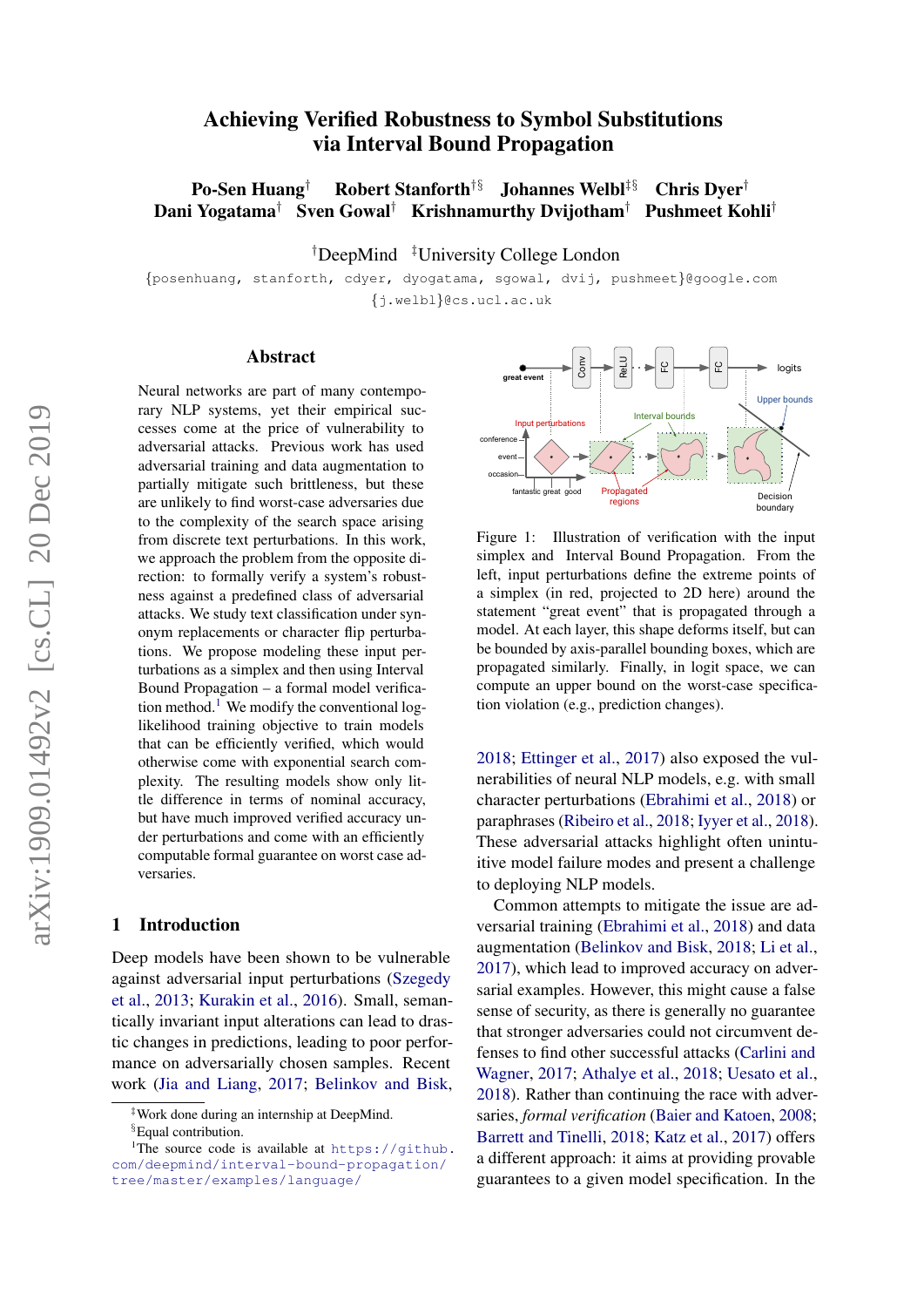case of adversarial robustness, such a specification can be formulated as prediction consistency under *any* altered – but semantically invariant – input change.

In this paper, we study verified robustness, i.e., providing a certificate that for a given network and test input, no attack or perturbation under the specification can change predictions, using the example of text classification tasks, Stanford Sentiment Treebank (SST) [\(Socher et al.,](#page-10-3) [2013\)](#page-10-3) and AG News [\(Zhang et al.,](#page-10-4) [2015\)](#page-10-4). The *specification* against which we verify is that a text classification model should preserve its prediction under character (or synonym) substitutions in a character (or word) based model. We propose modeling these input perturbations as a simplex and then using Interval Bound Propagation (IBP) [\(Gowal et al.,](#page-9-6) [2018;](#page-9-6) [Mirman et al.,](#page-9-7) [2018;](#page-9-7) [Dvijotham et al.,](#page-8-6) [2018\)](#page-8-6) to compute worst case bounds on specification satisfaction, as illustrated in Figure [1.](#page-0-1) Since these bounds can be computed efficiently, we can furthermore derive an auxiliary objective for models to *become* verifiable. The resulting classifiers are efficiently verifiable and improve robustness on adversarial examples, while maintaining comparable performance in terms of nominal test accuracy.

The contributions of this paper are twofold:

- To the best of our knowledge, this paper is the first to introduce verification and verifiable training for neural networks in natural language processing (§[3\)](#page-2-0).
- Through a series of experiments ( $\S$ [4\)](#page-3-0), we demonstrate (a) the effectiveness of modeling input perturbations as a simplex and using simplex bounds with IBP for training and testing, (b) the weakness of adversarial training under exhaustive verification, (c) the effects of perturbation space on the performance of different methods, and (d) the impact of using GloVe and counter-fitted embeddings on the IBP verification bounds.

# 2 Related Work

Adversarial Examples in NLP. Creating adversarial examples for NLP systems requires identifying semantically invariant text transformations to define an input perturbation space. In this paper, given our specification, we study word- and character-level *HotFlip* attacks [\(Ebrahimi et al.,](#page-8-1) [2018\)](#page-8-1) – which consist of character and synonym

replacements – on text classification tasks. We compare our verifiable approach to other defenses including adversarial training [\(Goodfellow et al.,](#page-9-8) [2014\)](#page-9-8) and data augmentation [\(Li et al.,](#page-9-4) [2017;](#page-9-4) [Be](#page-8-0)[linkov and Bisk,](#page-8-0) [2018\)](#page-8-0). Note that some existing adversarial perturbations such as syntactically controlled paraphrasing [\(Iyyer et al.,](#page-9-3) [2018\)](#page-9-3), exploiting backtranslation systems [\(Ribeiro et al.,](#page-10-1) [2018\)](#page-10-1), output-lengthening attacks [\(Wang et al.,](#page-10-5) [2019\)](#page-10-5), or using targeted keyword attack [\(Cheng et al.,](#page-8-7) [2018\)](#page-8-7) are beyond the specification in this paper.

Formal Verification of Neural Networks. Formal verification provides a provable guarantee that models are consistent with a *specification* for all possible model inputs. Previous work can be categorised into complete methods that use Mixed-Integer Programming (MIP) [\(Bunel et al.,](#page-8-8) [2017;](#page-8-8) [Cheng et al.,](#page-8-9) [2017\)](#page-8-9) or Satisfiability Modulo Theory (SMT) [\(Katz et al.,](#page-9-5) [2017;](#page-9-5) [Carlini et al.,](#page-8-10) [2017\)](#page-8-10), and incomplete methods that solve a convex relaxation of the verification problem [\(Weng et al.,](#page-10-6) [2018;](#page-10-6) [Wong and Kolter,](#page-10-7) [2018;](#page-10-7) [Wang et al.,](#page-10-8) [2018\)](#page-10-8). Complete methods perform exhaustive enumeration to find the worst case. Hence, complete methods are expensive and difficult to scale, though they provide exact robustness bounds. Incomplete methods provide loose robustness bounds, but can be more scalable and used inside the training loop for training models to be robust and verifiable [\(Raghu](#page-9-9)[nathan et al.,](#page-9-9) [2018;](#page-9-9) [Wong and Kolter,](#page-10-7) [2018;](#page-10-7) [Dvi](#page-8-6)[jotham et al.,](#page-8-6) [2018;](#page-8-6) [Gowal et al.,](#page-9-6) [2018\)](#page-9-6). Our work is the first to extend incomplete verification to text classification, considering input perturbations on a simplex and minimising worst case bounds to adversarial attacks in text classification. We highlight that the verification of neural networks is an extremely challenging task, and that scaling complete and incomplete methods to large models remains an open challenge.

Representations of Combinatorial Spaces. Word lattices and hypergraphs are data structures that have often been used to efficiently represent and process exponentially large numbers of sentences without exhaustively enumerating them. Applications include automatic speech recognition (ASR) output rescoring [\(Liu et al.,](#page-9-10) [2016\)](#page-9-10), machine translation of ASR outputs [\(Bertoldi et al.,](#page-8-11) [2007\)](#page-8-11), paraphrase variants [\(Onishi et al.,](#page-9-11) [2010\)](#page-9-11), and word segmentation alternatives [\(Dyer et al.,](#page-8-12) [2008\)](#page-8-12). The specifications used to characterise the space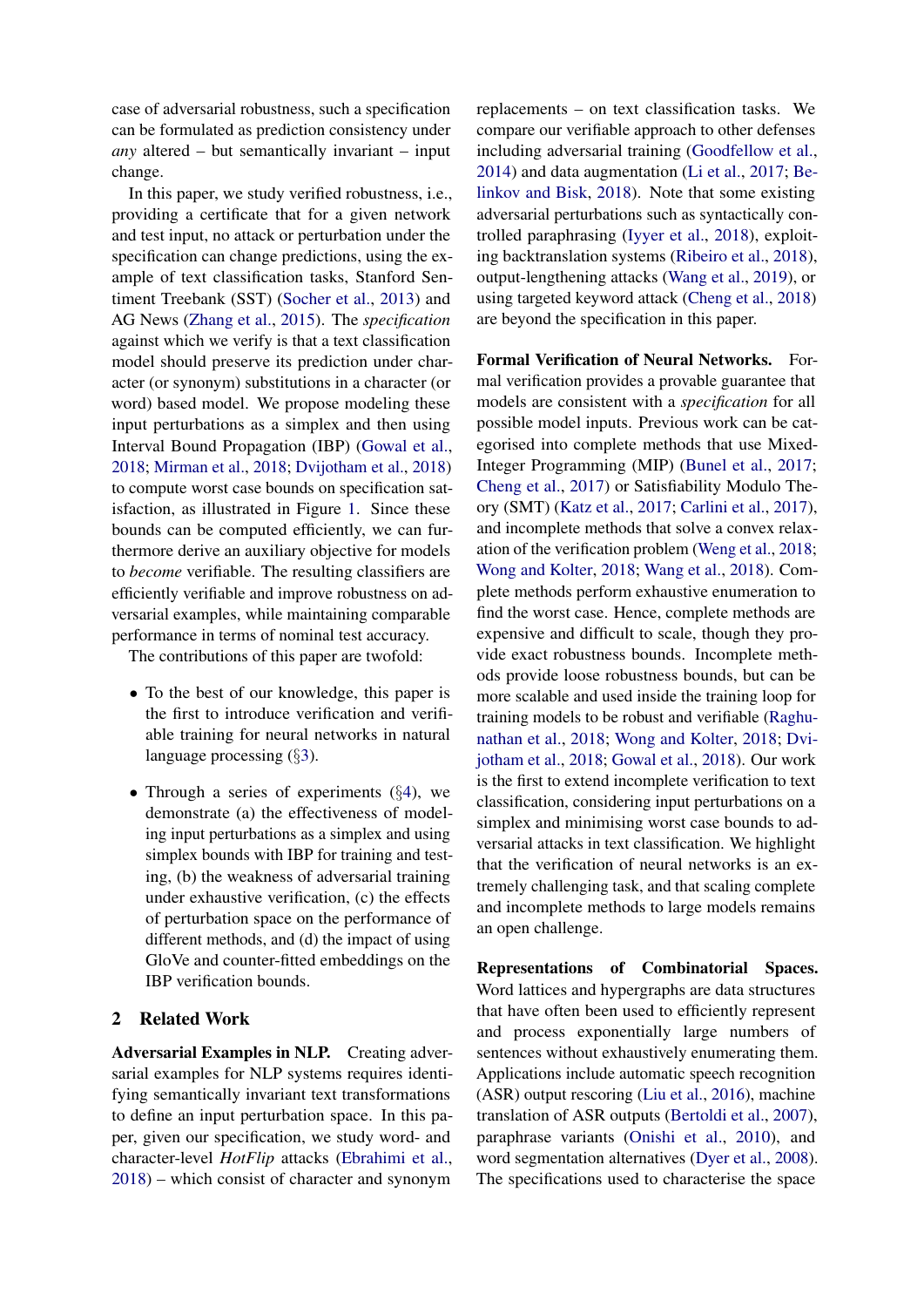of adversarial attacks are likewise a compact representation, and the algorithms discussed below operate on them without exhaustive enumeration.

### <span id="page-2-0"></span>3 Methodology

We assume a fixed initial vector representation  $z_0$ of a given input sentence  $z^2$  $z^2$  (e.g. the concatenation of pretrained word embeddings) and use a neural network model, i.e. a series of differentiable transformations  $h_k$ :

$$
\mathbf{z}_k = h_k(\mathbf{z}_{k-1}) \quad k = 1, \dots, K \tag{1}
$$

where  $z_k$  is the vector of activations in the k-th layer and the final output  $z<sub>K</sub>$  consists of the logits for each class. Typically each  $h_k$  will be an affine transformation followed by an activation function (e.g. ReLU or sigmoid). The affine transformation can be a convolution (with the inputs and outputs having an implied 2D structure) of a vector of activations at each point in a sequence; in what follows these activations will be concatenated along the sequence to form a vector  $z_k$ .

#### 3.1 Verification

Verification is the process of examining whether the output of a model satisfies a given specification. Formally, this means establishing whether the following holds true for a given *normal* model input  $\mathbf{x}_0: \forall \mathbf{z}_0 \in \mathcal{X}_{\text{in}}(\mathbf{x}_0): \mathbf{z}_K \in \mathcal{X}_{\text{out}}$ , where  $\mathcal{X}_{\text{out}}$  characterizes a constraint on the outputs, and  $\mathcal{X}_{\text{in}}(\mathbf{x}_0)$ defines a neighbourhood of  $x_0$  throughout which the constraint should be satisfied.

In our concrete use case, we consider a specification of robustness against adversarial attacks which are defined by bounded input perturbations (synonym flips up to  $\delta$  words, or character flips up to  $\delta$  characters) of the original sentence x. The attack space  $\mathcal{X}_{\text{in}}(\mathbf{x}_0)$  is the set of vector representations (embeddings) of all such perturbed sentences. Denoting by  $z_{K,y}$  the logit of label y, we formulate the output constraint that for all classes  $y$  :  $z_{K,y_{\text{true}}} \geq z_{K,y}$ . This specification establishes that the prediction of *all* perturbed sentences  $z_0 \in \mathcal{X}_{\text{in}}(\mathbf{x}_0)$  should correspond to the correct label  $y_{true}$ . This specification may equivalently be formulated as a set of half-space constraints on the logits: for each class  $y$ 

<span id="page-2-2"></span>
$$
(\mathbf{e}_y - \mathbf{e}_{y_{\text{true}}})^{\top} \mathbf{z}_K \le 0 \quad \forall \mathbf{z}_0 \in \mathcal{X}_{\text{in}}(\mathbf{x}_0)
$$
 (2)

where  $e_i$  is a one-hot vector with 1 in the *i*-th position. In other words, the true class logit should be greater or equal than those for all other classes  $y$ , which means the prediction remains constant.

#### 3.2 Verification as Optimisation

Verifying the specification in Eq. [\(2\)](#page-2-2) can be done by solving the following constrained optimisation problem to find the input that would most strongly violate it:

<span id="page-2-3"></span>maximize 
$$
\mathbf{c}^{\top} \mathbf{z}_K
$$
  
\n $\mathbf{z}_0 \in \mathcal{X}_{\text{in}}(\mathbf{x}_0)$   
\nsubject to  $\mathbf{z}_k = h_k(\mathbf{z}_{k-1})$   $k = 1, ..., K$  (3)

where c is a vector with entries  $c_y = 1$ ,  $c_{y_{true}} = -1$ and 0 everywhere else. If the optimal value of the above optimisation problem is smaller than 0, then the specification in Eq. [\(2\)](#page-2-2) is satisfied, otherwise a counter-example has been found. In our case, this corresponds to a successful adversarial attack.

# 3.3 Modeling Input Perturbations using **Simplices**

In the interests of computational feasibility, we will actually attempt to verify the specification on a larger, but more tractable input perturbation space  $\bar{\mathcal{X}}_{\text{in}} \supseteq \mathcal{X}_{\text{in}}$ . Any data point that is verifiable on this larger input perturbation space is necessarily verifiable with respect to the original specification.

In the domain of image classification,  $\mathcal{X}_{\text{in}}$  is often modeled as an  $L_{\infty}$ -ball, corresponding to input perturbations in which each pixel may be independently varied within a small interval. However, using such interval bounds is unsuitable for our situation of perturbations consisting of a small number  $\delta$  of symbol substitutions. Although we could construct an axis-aligned bounding box  $\bar{\mathcal{X}}_{in}$  in embedding space that encompasses all of  $\mathcal{X}_{\text{in}}$ , it would over-approximate the perturbation space to such an extent that it would contain perturbations where *all* symbols in the sentence have been substituted simultaneously.

To remedy this, we propose a tighter overapproximation in the form of a 'simplex' in embedding space. We first define this for the special case  $\delta = 1$ , in which  $\mathcal{X}_{\text{in}} = {\mathbf{x}_0} \cup {\mathbf{p}_0^{(m)}}$  $0^{(m)}$  :  $1 \leq m \leq$  $M$ } consists of the representations of all M sentences  $p^{(m)}$  derived from x by performing a *single* synonym (or character) substitution, together with the unperturbed sentence  $x$  itself. In this case we define  $\bar{\mathcal{X}}_{\text{in}}$  to be the convex hull  $\mathcal{S}_1$  of  $\mathcal{X}_{\text{in}}$ . Note we

<span id="page-2-1"></span><sup>&</sup>lt;sup>2</sup>For brevity, we will refer both to the original symbol sequence and its corresponding vector representation with the same variable name, distinguishing them by styling.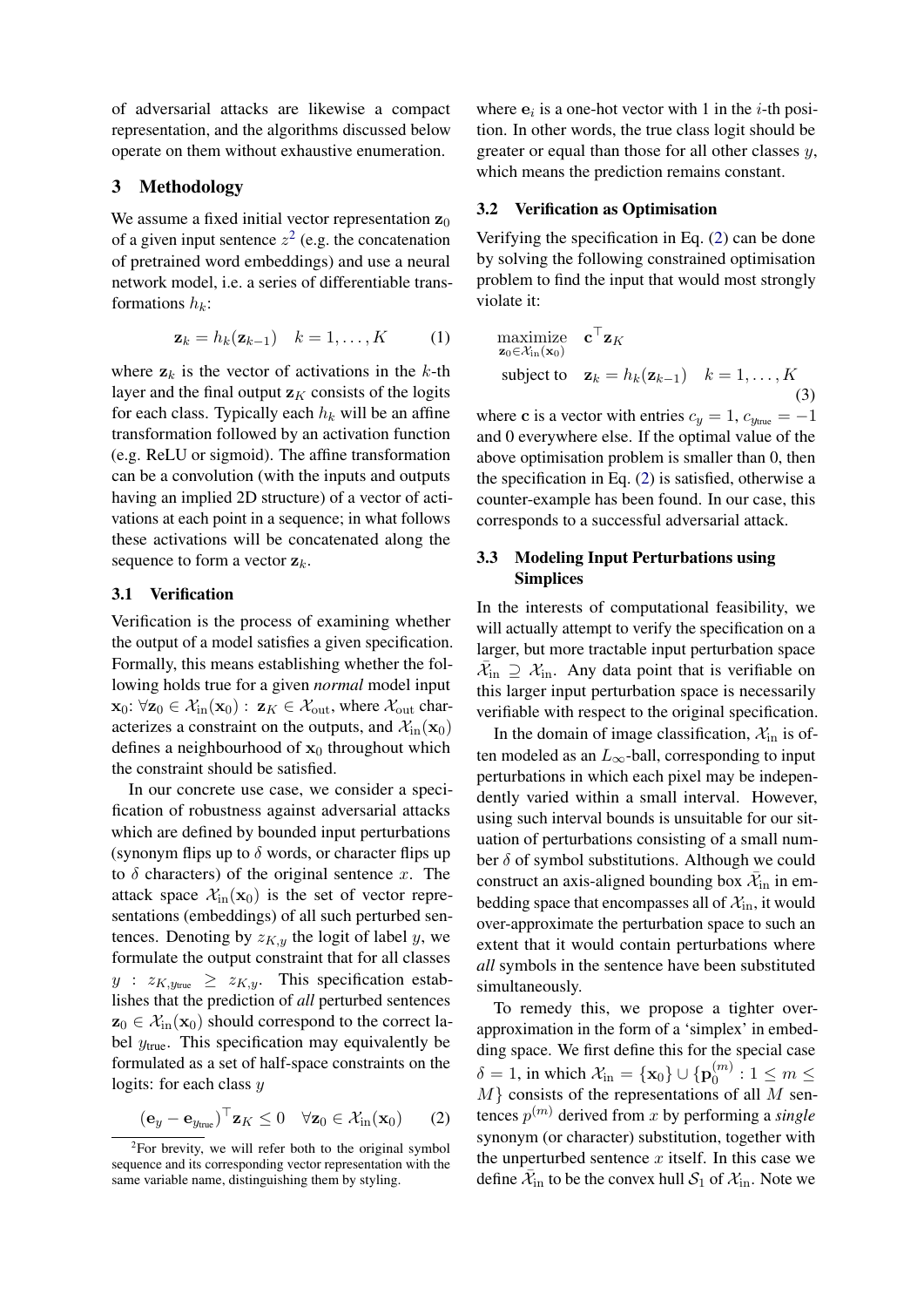are not considering contextual embeddings [\(Peters](#page-9-12) [et al.,](#page-9-12) [2018\)](#page-9-12) here. Each 'vertex'  $\mathbf{p}_0^{(m)}$  $\binom{m}{0}$  is a sequence of embedding vectors that differs from  $x_0$  at only one word (or character) position.

For a larger perturbation radius  $\delta > 1$ , the cardinality of  $\mathcal{X}_{\text{in}}$  grows exponentially, so manipulating its convex hull becomes infeasible. However, dilating  $S_1$  centered at  $x_0$ , scaling it up by a factor of  $\delta$ , yields a simplex  $S_{\delta}$  with  $M + 1$  vertices that contains  $\mathcal{X}_{\text{in}}$ .

More formally, we define a region in the input embedding space based on the  $M$  'elementary' perturbations  $\{p_0^{(m)}\}$  $\binom{m}{0}: m = 1 \dots M$  of  $\mathbf{x}_0$ defined earlier for the  $\delta = 1$  case. For perturbations of up to  $\delta$  substitutions, we define  $\bar{\mathcal{X}}_{\text{in}}(\mathbf{x}_0)$ as the convex hull of  $\{z_0^{(m)}\}$  $\binom{m}{0}$  :  $m = 0...M$ , where  $\mathbf{z}_0^{(0)} = \mathbf{x}_0$  denotes the original (unperturbed) sentence representation and, for  $m \geq 1$ ,  $\mathbf{z}_0^{(m)} = \mathbf{x}_0 + \delta \cdot (\mathbf{p}_0^{(m)} - \mathbf{x}_0)$ . The convex hull is an over-approximation of  $\mathcal{X}_{in}(\mathbf{x}_0)$ : it contains the representations of all sentences derived from  $x$  by performing up to  $\delta$  substitutions at distinct word (or character) positions.

#### 3.4 Interval Bound Propagation

To estimate the optimal value of the problem [\(3\)](#page-2-3), given an input  $z_0$ , we can propagate the upper/lower bounds on the activations  $z_k$  of each layer using interval arithmetic [\(Gowal et al.,](#page-9-6) [2018\)](#page-9-6).

We begin by computing interval bounds on the first layer's activations. Recall that any input  $z_0 \in \mathcal{X}_{\text{in}}$  will lie within the convex hull of certain vertices  $\{z_0^{(m)}\}$  $\binom{m}{0}$  :  $m = 0...M$ . Then, assuming that the first layer  $h_1$  is an affine transformation (e.g. linear or convolutional) followed by a monotonic activation function, the lower and upper bounds on the components  $z_{1,i}$  of the first layer's activations  $z_1$  are as follows:

$$
\underline{z}_{1,i}(\delta) = \min_{m=0,\dots,M} \mathbf{e}_i^{\top} h_1(\mathbf{z}_0^{(m)})
$$
  

$$
\overline{z}_{1,i}(\delta) = \max_{m=0,\dots,M} \mathbf{e}_i^{\top} h_1(\mathbf{z}_0^{(m)})
$$
 (4)

Note that these bounds are efficient to compute (by passing each perturbation  $\mathbf{z}_0^{(m)}$ )  $\int_0^{(m)}$  through the first layer); in particular there is no need to compute the convex hull polytope.

For subsequent layers  $k > 1$ , the bounds on the

components  $z_{k,i}$  of  $z_k$  are:

$$
\underline{z}_{k,i}(\delta) = \min_{\mathbf{z}_{k-1}(\delta) \le \mathbf{z}_{k-1} \le \overline{\mathbf{z}}_{k-1}(\delta)} \mathbf{e}_i^{\top} h_k(\mathbf{z}_{k-1})
$$
\n
$$
\overline{z}_{k,i}(\delta) = \max_{\mathbf{z}_{k-1}(\delta) \le \mathbf{z}_{k-1} \le \overline{\mathbf{z}}_{k-1}(\delta)} \mathbf{e}_i^{\top} h_k(\mathbf{z}_{k-1})
$$
\n(5)

The above optimisation problems can be solved in closed form quickly for affine layers and monotonic activation functions, as illustrated in [Gowal](#page-9-6) [et al.](#page-9-6) [\(2018\)](#page-9-6). Finally, the lower and upper bounds of the output logits  $z<sub>K</sub>$  can be used to construct an upper bound on the solution of [\(3\)](#page-2-3):

<span id="page-3-1"></span>
$$
\underset{\mathbf{z}_K(\delta) \leq \mathbf{z}_K \leq \overline{\mathbf{z}}_K(\delta)}{\text{maximize}} \mathbf{c}^\top \mathbf{z}_K \tag{6}
$$

Verifiable Training. The upper bound in [\(6\)](#page-3-1) is fast to compute (only requires two forward passes for upper and lower bounds through the network). Hence, we can define a loss to optimise models such that the models are trained to be verifiable. Solving [\(6\)](#page-3-1) is equivalent to finding the worst-case logit difference, and this is achieved when the logit of the true class is equal to its lower bound, and all other logits equal to their upper bounds. Concretely, for each class  $y \neq y_{true}$ :  $\hat{\mathbf{z}}_{K,y}(\delta) = \overline{\mathbf{z}}_{K,y}(\delta)$ , and  $\hat{\mathbf{z}}_{K,y_{\text{true}}}(\delta) = \underline{\mathbf{z}}_{K,y_{\text{true}}}(\delta)$ . The training loss can then be formulated as

<span id="page-3-2"></span>
$$
L = \kappa \underbrace{\ell(\mathbf{z}_K, y_{\text{true}})}_{L_{\text{normal}}} + (1 - \kappa) \underbrace{\ell(\hat{\mathbf{z}}_K(\delta), y_{\text{true}})}_{L_{\text{spec}}} \tag{7}
$$

where  $\ell$  is the cross-entropy loss,  $\kappa$  a hyperparameter that controls the relative weights between the classification loss  $L_{\text{normal}}$  and specification loss  $L_{\text{spec}}$ . If  $\delta = 0$  then  $\mathbf{z}_K = \hat{\mathbf{z}}_K(\delta)$ , and thus L reduces to a standard classification loss. Empirically, we found that a curriculum-based training, starting with  $\kappa=1$  and linearly decreasing to 0.25, is effective for verifiable training.

#### <span id="page-3-0"></span>4 Experiments

We conduct verification experiments on two text classification datasets, Stanford Sentiment Treebank (SST) [\(Socher et al.,](#page-10-3) [2013\)](#page-10-3) and AG News corpus, processed in [\(Zhang et al.,](#page-10-4) [2015\)](#page-10-4). We focus on word-level and character-level experiments on SST and character-level experiments on AG News. Our specification is that models should preserve their prediction against up to  $\delta$  synonym substitutions or character typos, respectively.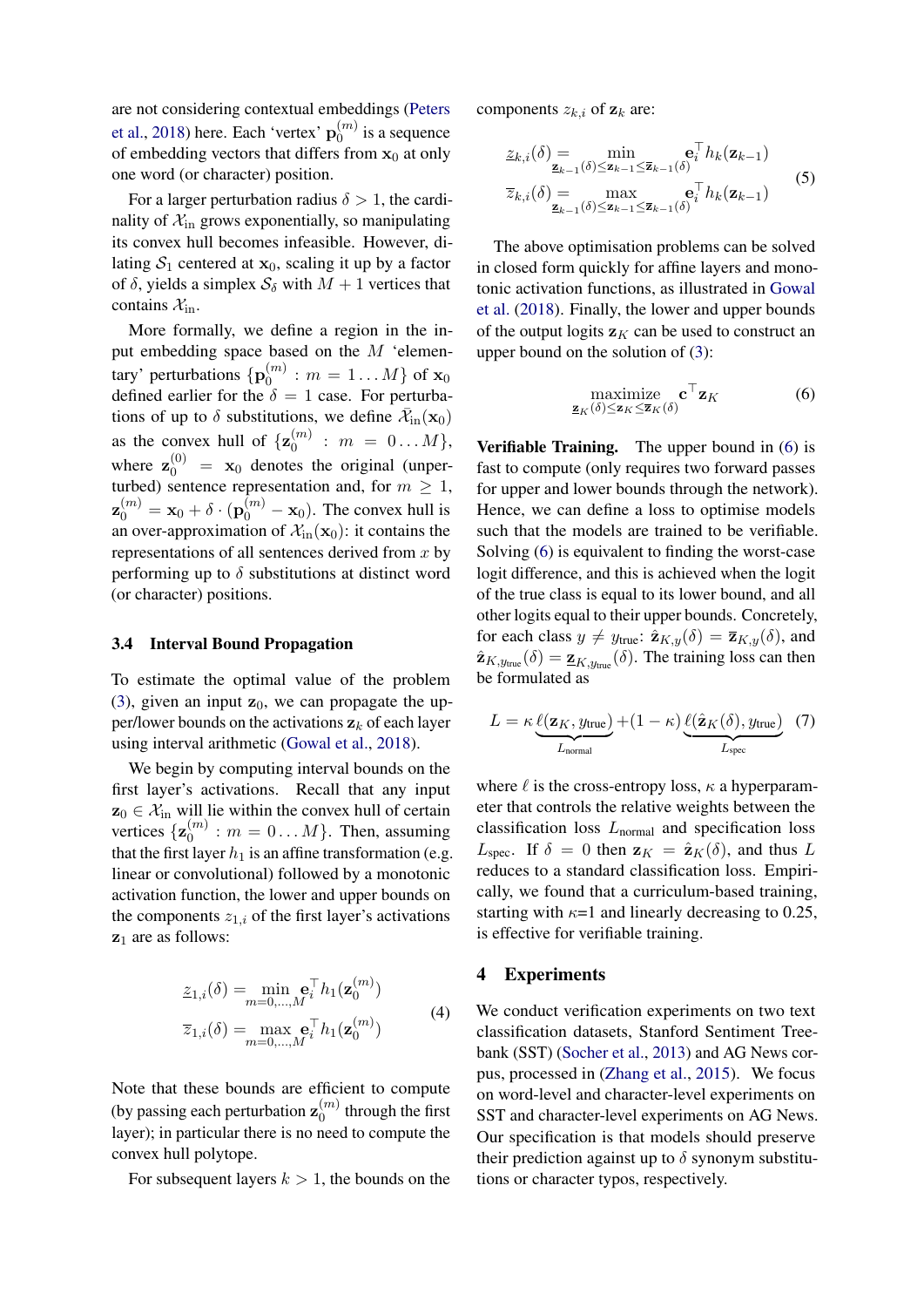#### 4.1 A Motivating Example

We provide an example from Table [2](#page-5-0) to highlight different evaluation metrics and training methods. Given a sentence, "you ' ve seen them a million times .", that is predicted correctly (called *Nominal Accuracy*[3](#page-4-0) ) by a classification model, we want to further examine whether the model is robust against character typos (e.g., up to  $\delta = 3$  typos) to this example. One way is to use some heuristic to search for a valid example with up to 3 typos that can change the prediction the most (called *adversarial example*). We evaluate the model using this adversarial example and report the performance (called *Adversarial Accuracy*). However, even if the adversarial example is predicted correctly, one can still ask: is the model truly robust against *any* typos (up to 3) to this example? In order to have a certificate that the prediction will not change under any  $\delta = 3$  character typos (called *verifiably robust*), we could in theory exhaustively search over all possible cases and check whether any of the predictions is changed (called *Oracle Accuracy*). If we only allow a character to be replaced by another character nearby on the keyboard, already for this short sentence we need to exhaustively search over 2,951 possible perturbations. To avoid this combinatorial growth, we can instead model all possible perturbations using the proposed simplex bounds and propagate the bounds through IBP at the cost of two forward passes. Following Eq. [\(3\)](#page-2-3), we can check whether this example can be verified to be robust against all perturbations (called *IBP-Verified Accuracy*).

There are also a number of ways in which the training procedure can be enhanced to improve the verified robustness of a model against typos to the sentence. The baseline is to train the model with the original/normal sentence directly (called *Normal Training*). Another way is to randomly sample typo sentences among the 2,951 possible perturbations and add these sentences to the training data (called *Data Augmentation Training*). Yet another way is to find, at each training iteration, the adversarial example among the (subset of) 2,951 possible perturbations that can change the prediction the most; we then use the adversarial example alongside the training example (called *Adversarial Training*). Finally, as simplex bounds with IBP is efficient to run, we can train a model to be verifiable by minimising

Eq. [\(7\)](#page-3-2) (called *Verifiable Training*).

#### 4.2 Baselines

In this section we detail our baseline models.

Adversarial Training. In adversarial training [\(Madry et al.,](#page-9-13) [2018;](#page-9-13) [Goodfellow et al.,](#page-9-8) [2014\)](#page-9-8), the goal is to optimise the saddle point problem:

<span id="page-4-1"></span>
$$
\min_{\theta} \mathop{\mathbb{E}}_{(\mathbf{x}_0, y)} \left[ \max_{\mathbf{z}_0 \in \mathcal{X}_{\text{in}}(\mathbf{x}_0)} \ell_{\theta}(\mathbf{z}_0, y) \right]
$$
(8)

where the inner maximisation problem is to find an adversarial perturbation  $z_0 \in \mathcal{X}_{\text{in}}(\mathbf{x}_0)$  that can maximise the loss. In the inner maximisation problem, we use HotFlip [\(Ebrahimi et al.,](#page-8-1) [2018\)](#page-8-1) with perturbation budget  $\delta$  to find the adversarial example. The outer minimisation problem aims to update model parameters such that the adversarial risk of [\(8\)](#page-4-1) is minimised. To balance between the adversarial robustness and nominal accuracy, we use an interpolation weight of 0.5 between the original cross-entropy loss and the adversarial risk.

Data Augmentation Training. In the data augmentation setup, we randomly sample a valid perturbation z with perturbation budget  $\delta$  from a normal input  $x$ , and minimise the cross-entropy loss given the perturbed sample  $z$  (denoted as data augmentation loss). We also set the interpolation weight between the data augmentation loss and the original normal cross-entropy loss to 0.5.

Normal Training. In normal training, we use the likelihood-based training using the normal training input x.

#### 4.3 Setup

We use a shallow convolutional network with a small number of fully-connected layers for SST and AG News experiments. The detailed model architectures and hyperparameter details are introduced in the supplementary material. Although we use shallow models for ease of verifiable training, our nominal accuracy is on par with previous work such as [Socher et al.](#page-10-3) [\(2013\)](#page-10-3) (85.4%) and [Shen et al.](#page-10-9) [\(2018\)](#page-10-9) (84.3%) in SST and [Zhang et al.](#page-10-4) [\(2015\)](#page-10-4) (87.18%) in AG News. During training, we set the maximum number of perturbations to  $\delta = 3$ , and evaluate performance with the maximum number of perturbations from  $\delta = 1$  to 6 at test time.

<span id="page-4-0"></span> $3$ We use the term "nominal accuracy" to indicate the accuracy under various adversarial perturbations is much lower.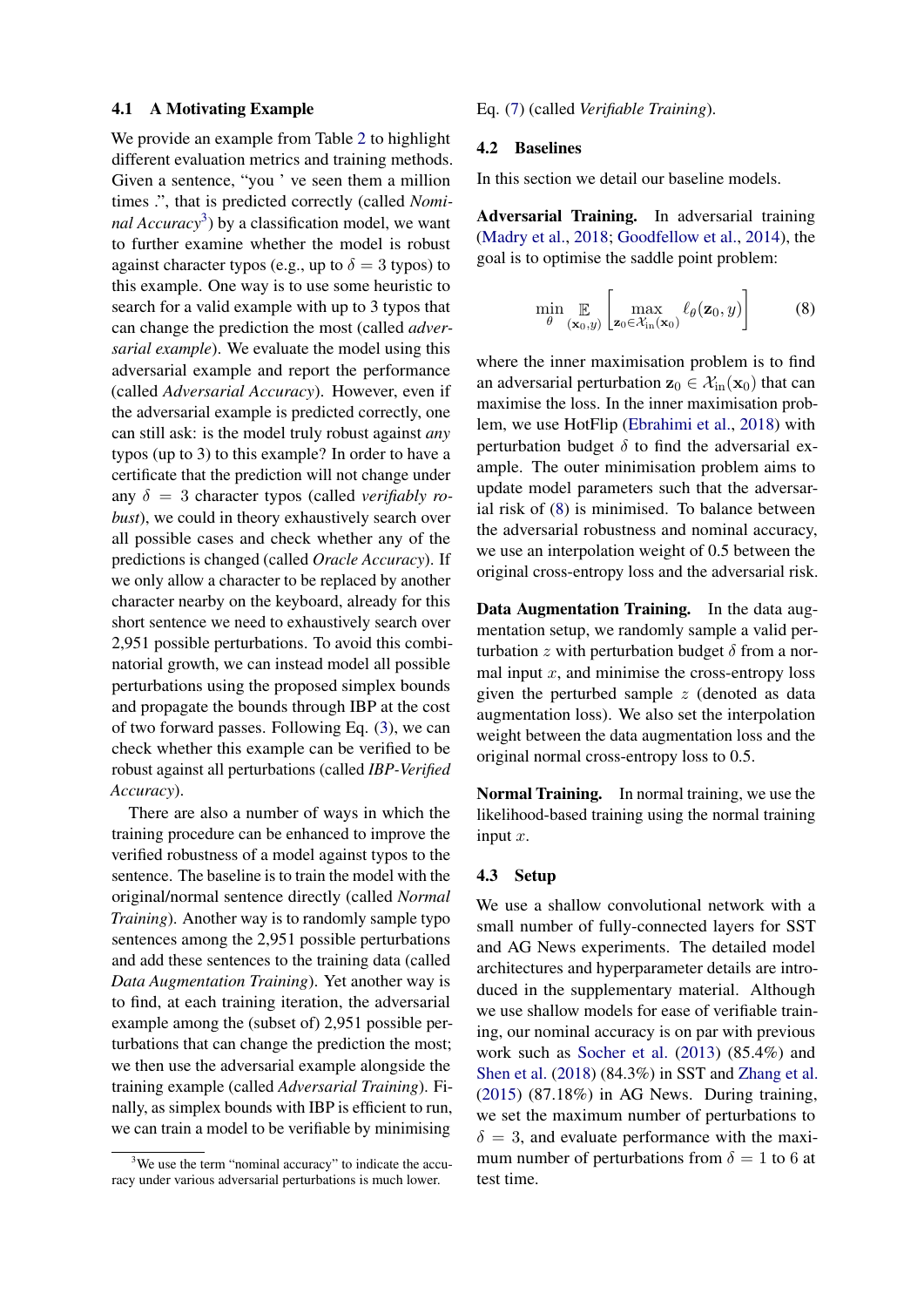<span id="page-5-1"></span>

|                  |      | <b>SST-Char-Level</b> |        |      | <b>SST-Word-Level</b> |        |      | <b>AG-Char-Level</b> |        |
|------------------|------|-----------------------|--------|------|-----------------------|--------|------|----------------------|--------|
| <b>Training</b>  | Acc. | Adv. Acc.             | Oracle | Acc. | Adv. Acc.             | Oracle | Acc. | Adv. Acc.            | Oracle |
| Normal           | 79.8 | 36.5                  | 10.3   | 84.8 | 71.3                  | 69.8   | 89.5 | 75.4                 | 65.1   |
| Adversarial      | 79.0 | 74.9                  | 25.8   | 85.0 | 76.8                  | 74.6   | 90.5 | 85.5                 | 81.6   |
| Data aug.        | 79.8 | 37.8                  | 13.7   | 85.4 | 72.7                  | 71.6   | 88.4 | 77.5                 | 72.0   |
| Verifiable (IBP) | 74.2 | 73.1                  | 73.1   | 81.7 | 77.2                  | 76.5   | 87.6 | 87.1                 | 87.1   |

Table 1: Experimental results for changes up to  $\delta=3$  and  $\delta=2$  symbols on SST and AG dataset, respectively. We compare normal training, adversarial training, data augmentation and IBP-verifiable training, using three metrics on the test set: the nominal accuracy, adversarial accuracy, and exhaustively verified accuracy (Oracle) (%).

<span id="page-5-0"></span>

| Prediction               | SST word-level examples (by exhaustive verification, not by adversarial attack)                     |  |  |  |  |
|--------------------------|-----------------------------------------------------------------------------------------------------|--|--|--|--|
| $^{+}$                   | it's the kind of pigeonhole-resisting romp that hollywood too rarely provides.                      |  |  |  |  |
|                          | it's the kind of pigeonhole-resisting romp that hollywood too rarely gives.                         |  |  |  |  |
| $\overline{\phantom{a}}$ | sets up a nice concept for its fiftysomething leading ladies, but fails loudly in execution.        |  |  |  |  |
| $^{+}$                   | sets up a nice concept for its fifty something leading ladies, but fails <b>aloud</b> in execution. |  |  |  |  |
| Prediction               | SST character level examples (by exhaustive verification, not by adversarial attack)                |  |  |  |  |
|                          | you've seen them a million times.                                                                   |  |  |  |  |
| $^{+}$                   | you've sern them a million times.                                                                   |  |  |  |  |
| $+$                      | choose your reaction : a. ) that sure is funny !                                                    |  |  |  |  |
|                          | choose tour reaction : a. ) that sure is funny !                                                    |  |  |  |  |

Table 2: Pairs of original inputs and adversarial examples for SST sentiment classification found via an exhaustive verification oracle, but not found by the HotFlip attack (i.e., the HotFlip attack does not change the model prediction). The bold words/characters represent the flips found by the adversary that change the predictions.

For word-level experiments, we construct the synonym pairs using the PPDB database [\(Ganitke](#page-9-14)[vitch et al.,](#page-9-14) [2013\)](#page-9-14) and filter the synonyms with fine-grained part-of-speech tags using Spacy [\(Hon](#page-9-15)[nibal and Montani,](#page-9-15) [2017\)](#page-9-15). For character-level experiments, we use synthetic keyboard typos from [Belinkov and Bisk](#page-8-0) [\(2018\)](#page-8-0), and allow one possible alteration per character that is adjacent to it on an American keyboard. The allowable input perturbation space is much larger than for word-level synonym substitutions, as shown in Table [3.](#page-7-0)

### 4.4 Evaluation Metrics

We use the following four metrics to evaluate our models: i) test set accuracy (called Acc.), ii) adversarial test accuracy (called Adv. Acc.), which uses samples generated by HotFlip attacks on the original test examples, iii) verified accuracy under IBP verification (called IBP-verified), that is, the ratio of test samples for which IBP can verify that the specification is not violated, and iv) exhaustively verified accuracy (called Oracle), computed by enumerating all possible perturbations given the perturbation budget  $\delta$ , where a sample is verifiably robust if the prediction is unchanged under all valid perturbations.

#### 4.5 Results

Table [1](#page-5-1) shows the results of IBP training and baseline models under  $\delta = 3$  and  $\delta = 2^4$  $\delta = 2^4$  perturbations on SST and AG News, respectively. Figures [2](#page-6-0) and [3](#page-6-1) show the character- and word-level results with  $\delta$ between 1 and 6 under four metrics on the SST test set; similar figures for SST word-level (adversarial training, data augmentation) models and AG News dataset can be found in the supplementary material.

Oracle Accuracy and Adversarial Accuracy. In Table [1,](#page-5-1) comparing adversarial accuracy with exhaustive verification accuracy (oracle), we observe that although adversarial training is effective at defending against HotFlip attacks (74.9 / 76.8 / 85.5%), the oracle adversarial accuracy under exhaustive testing (25.8 / 74.6 / 81.6%) is much lower in SST-character / SST-word / AG-character level, respectively. For illustration, we show some concrete adversarial examples from the HotFlip attack in Table [2.](#page-5-0) For some samples, even though the model is robust with respect to HotFlip attacks, its predictions are incorrect for stronger adversarial examples obtained using the exhaustive verification oracle. This underscores the need for verification, as robustness with respect to suboptimal adversarial attacks alone might give a false sense of security.

<span id="page-5-2"></span><sup>&</sup>lt;sup>4</sup>Note that the exhaustive oracle is not computationally feasible beyond  $\delta = 2$  on AG News.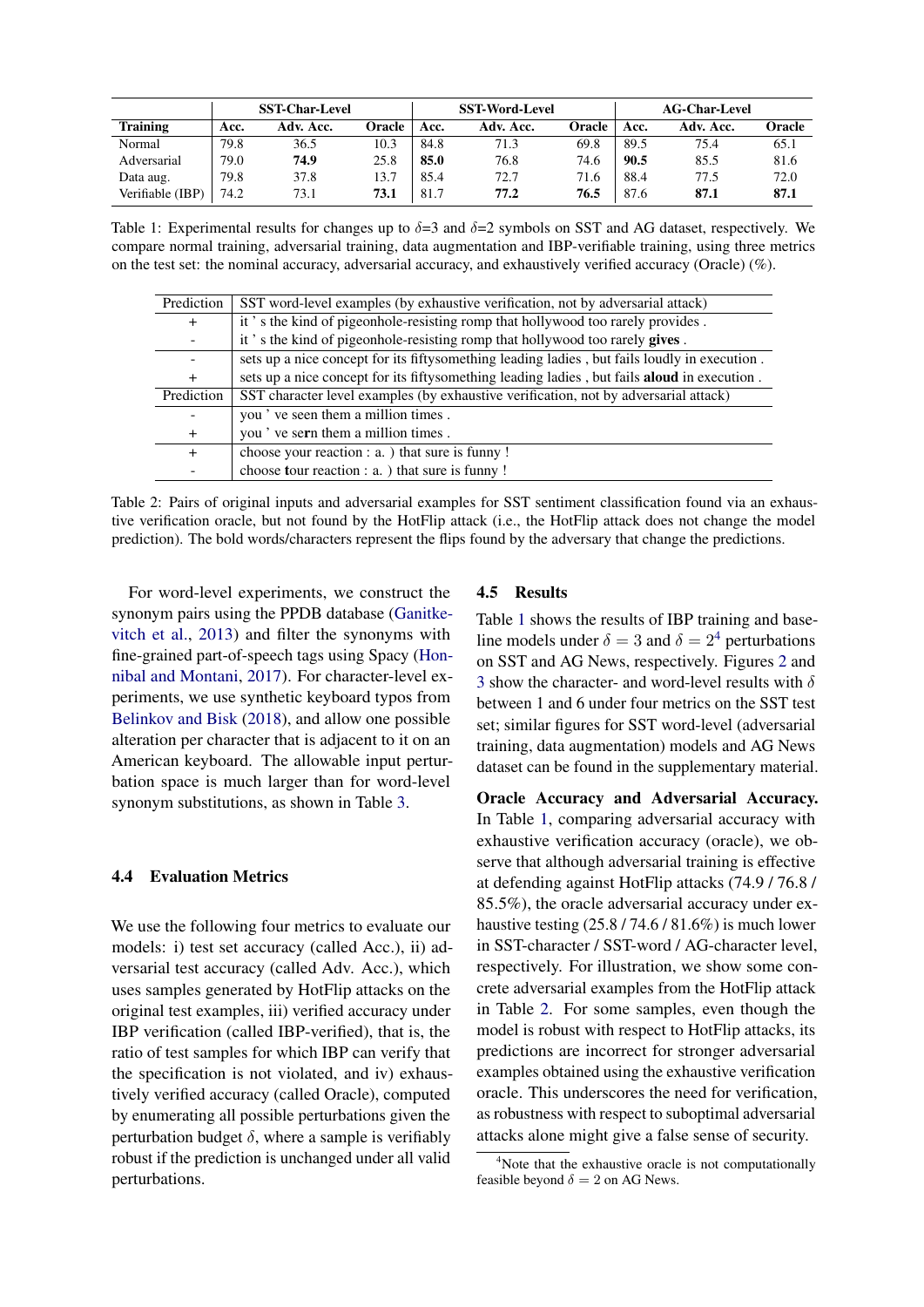<span id="page-6-0"></span>

<span id="page-6-1"></span>Figure 2: SST character-level models with different training objectives (trained at  $\delta=3$ ) against different perturbation budgets in nominal accuracy, adversarial accuracy, exhaustively verified accuracy (Oracle), and IBP verified accuracy. Note that exhaustive verification is not scalable to perturbation budget 4 and beyond.



Figure 3: SST word-level models with normal and verifiable training objectives (trained at δ=3) using *GloVe* and *counter-fitted (CF)* embeddings against different perturbation budgets in nominal accuracy, adversarial accuracy, exhaustively verified accuracy (Oracle), and IBP verified accuracy. Note that exhaustive verification is not scalable to perturbation budget 6 and beyond.

Effectiveness of Simplex Bounds with IBP. Rather than sampling individual points from the perturbation space, IBP training covers the full space at once. The resulting models achieve the highest exhaustively verified accuracy at the cost of only moderate deterioration in nominal accuracy (Table [1\)](#page-5-1). At test time, IBP allows for constant-time verification with arbitrary  $\delta$ , whereas exhaustive verification requires evaluation over an exponentially growing search space.

Perturbation Space Size. In Table [1,](#page-5-1) when the perturbation space is larger (SST character-level vs. SST word-level), (a) across models, there is a larger gap in adversarial accuracy and true robustness (oracle); (b) the difference in oracle robustness between IBP and adversarial training is even larger (73.1% vs. 25.8% and 76.5% vs. 74.6%).

Perturbation Budget. In Figures [2](#page-6-0) and [3,](#page-6-1) we compare normal training, adversarial training, data augmentation, and verifiable training models with four metrics under various perturbation budgets on the SST dataset. Overall, as the perturbation budget increases, the adversarial accuracy, oracle accuracy, and IBP-verified accuracy decrease. We can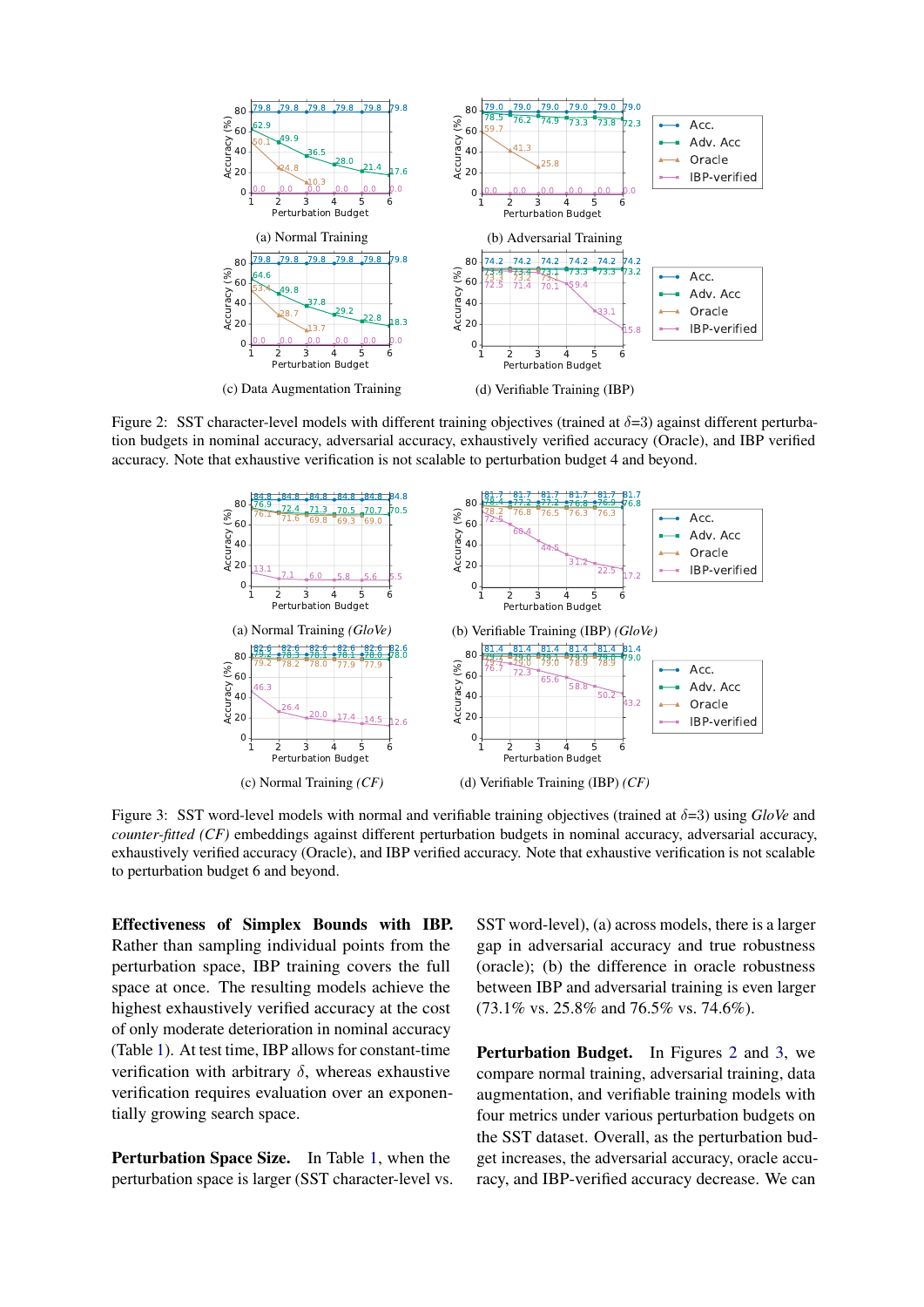<span id="page-7-0"></span>

| Perturbation radius $\delta = 1$ |     | $\delta = 2$ | $\delta = 3$ |
|----------------------------------|-----|--------------|--------------|
| SST-word                         | 49  | 674          | 5.136        |
| SST-character                    | 206 | 21.116       | 1.436.026    |
| AG-character                     |     | 722 260.282  |              |

Table 3: Maximum perturbation space size in the SST and AG News test set using word / character substitutions, which is the maximum number of forward passes per sentence to evaluate in the exhaustive verification.

observe that even for large perturbation budgets, verifiably trained models are still able to verify a sizable number of samples. Again, although adversarial accuracy flattens for larger perturbation budgets in the word level experiments, oracle verification can further find counterexamples to change the prediction. Note that exhaustive verification becomes intractable with large perturbation sizes.

### Computational Cost of Exhaustive Verification.

The perturbation space in NLP problems is discrete and finite, and a valid option to verify the specification is to exhaustively generate predictions for all  $z_0 \in \mathcal{X}_{\text{in}}(\mathbf{x}_0)$ , and then check if at least one does not match the correct label. Conversely, such an exhaustive (oracle) approach can also identify the strongest possible attack. But the size of  $\mathcal{X}_{\text{in}}$  grows exponentially with  $\delta$ , and exhaustive verification quickly becomes prohibitively expensive.

In Table [3,](#page-7-0) we show the maximum perturbation space size in the SST and AG News test set for different perturbation radii δ. This number grows exponentially as  $\delta$  increases. To further illustrate this, Figure [4](#page-7-1) shows the number of forward passes required to verify a given proportion of the SST test set for an IBP-trained model using exhaustive verification and IBP verification. IBP reaches verification levels comparable to an exhaustive verification oracle, but requires only two forward passes to verify any sample – one pass for computing the upper, and one for the lower bounds. Exhaustive verification, on the other hand, requires several orders of magnitude more forward passes, and there is a tail of samples with extremely large attack spaces.

### <span id="page-7-2"></span>4.6 Counter-Fitted Embeddings

As shown in Figures [2](#page-6-0) and [3a,](#page-6-1) although IBP can verify arbitrary networks in theory, the verification bound is very loose except for models trained to be IBP-verifiable. One possible reason is the potentially large volume of the perturbation simplex. Since representations of substitution

<span id="page-7-1"></span>

Figure 4: Verified accuracy vs. computation budget for exhaustive verification oracles on the SST characterlevel test set, for an IBP-trained model trained with  $\delta = 3$ . Solid lines represent the number of forward passes required to verify a given proportion of the test set using exhaustive search. Dashed lines indicate verification levels achievable using IBP verification, which comes at small and constant cost, and is thus orders of magnitude more efficient.

words/characters are not necessarily close to those of synonyms/typos in embedding space, the vertices of the simplex could be far apart, and thus cover a large area in representation space. Therefore, when propagating the interval bounds through the network, the interval bounds become too loose and fail to verify most of the examples if the models are not specifically trained. To test this hy-pothesis, we follow Mrkšić et al. [\(2016\)](#page-9-16) and use fine-tuned GloVe embeddings trained to respect linguistic constraints; these representations (called counter-fitted embeddings) force synonyms to be closer and antonyms to be farther apart using word pairs from the PPDB database [\(Ganitkevitch et al.,](#page-9-14) [2013\)](#page-9-14) and WordNet [\(Miller,](#page-9-17) [1995\)](#page-9-17). We repeat the word level experiments with these counter-fitted embeddings, Figures [3c](#page-6-1) and [3d](#page-6-1) show the experimental results. We observe that IBP verified accuracy is now substantially higher across models, especially for  $\delta = 1, 2, 3$ . The examples which IBP can verify increase by up to 33.2% when using the counter-fitted embeddings (normal training,  $\delta = 1$ ). Moreover, adversarial and exhaustively verified accuracy are also improved, at the cost of a mild deterioration in nominal test accuracy. The IBP-trained model also further improves both its oracle accuracy and IBP verified accuracy. These results validate our hypothesis that reducing the simplex volume via soft linguistic constraints can provide even tighter bounds for IBP, resulting in larger proportions of verified samples.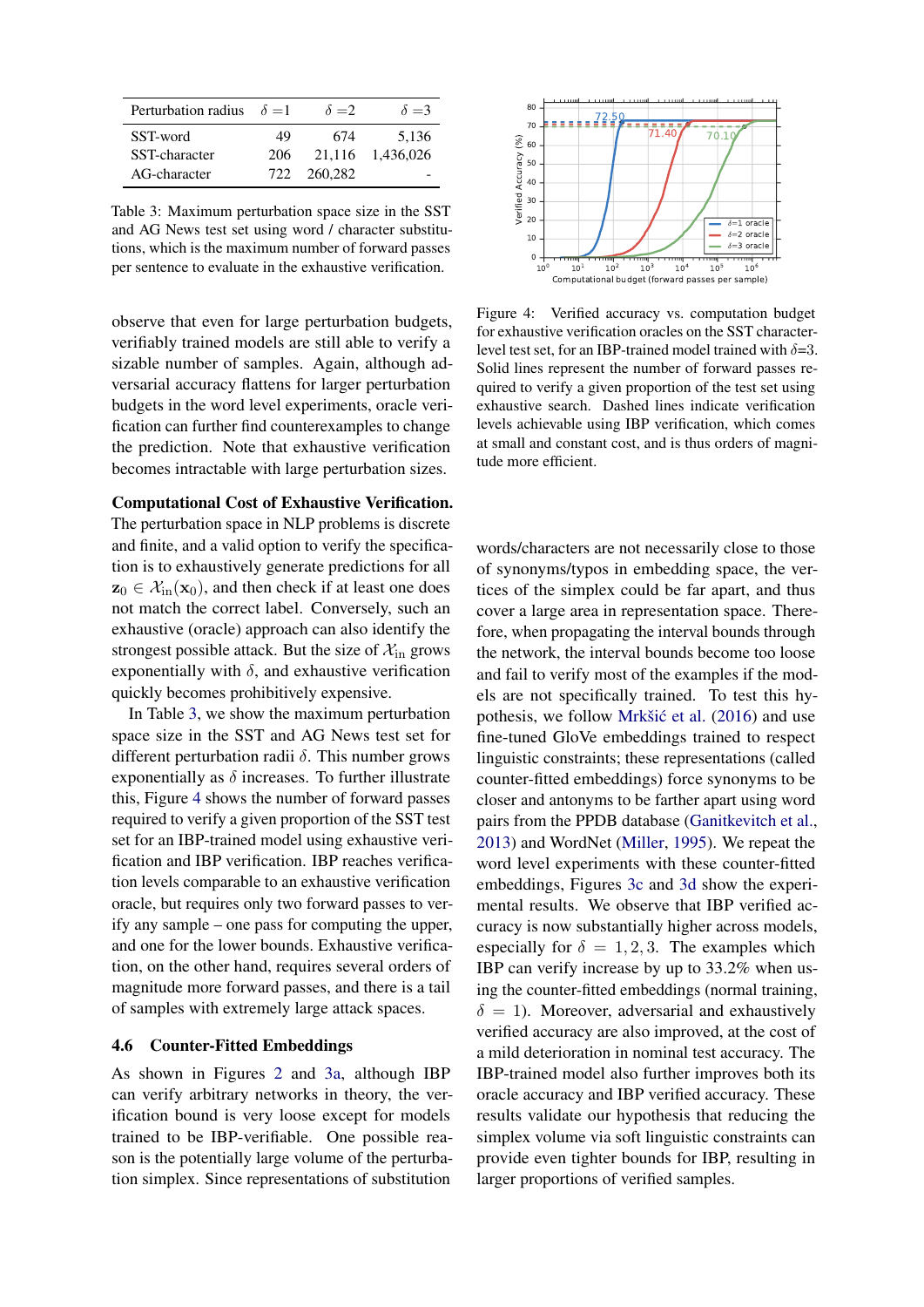#### 5 Discussion

Our experiments indicate that adversarial attacks are not always the *worst* adversarial inputs, which can only be revealed via verification. On the other hand, exhaustive verification is computationally very expensive. Our results show that using the proposed simplex bounds with IBP can verify a sizable amount of test samples, and can be considered a potent verification method in an NLP context. We note however two limitations within the scope of this work: i) limited model depth: we only investigated models with few layers. IBP bounds are likely to become looser as the number of layers increases. ii) limited model types: we only studied models with CNN and fully connected layers.

We focused on the HotFlip attack to showcase specification verification in the NLP context, with the goal of understanding factors that impact its effectiveness (e.g. the perturbation space volume, see Section [4.6\)](#page-7-2). It is worth noting that symbol substitution is general enough to encompass other threat models such as lexical entailment perturbations [\(Glockner et al.,](#page-9-18) [2018\)](#page-9-18), and could potentially be extended to the addition of pre/postfixes [\(Jia and](#page-9-1) [Liang,](#page-9-1) [2017;](#page-9-1) [Wallace et al.,](#page-10-10) [2019\)](#page-10-10).

Interesting directions of future work include: tightening IBP bounds to allow applicability to deeper models, investigating bound propagation in other types of neural architectures (e.g. those based on recurrent networks or self-attention), and exploring other forms of specifications in NLP.

#### 6 Conclusion

We introduced formal verification of text classification models against synonym and character flip perturbations. Through experiments, we demonstrated the effectiveness of the proposed simplex bounds with IBP both during training and testing, and found weaknesses of adversarial training compared with exhaustive verification. Verifiably trained models achieve the highest exhaustive verification accuracy on SST and AG News. IBP verifies models in constant time, which is exponentially more efficient than naive verification via exhaustive search.

# References

<span id="page-8-3"></span>Anish Athalye, Nicholas Carlini, and David A. Wagner. 2018. [Obfuscated gradients give a false sense](http://proceedings.mlr.press/v80/athalye18a.html) [of security: Circumventing defenses to adversarial](http://proceedings.mlr.press/v80/athalye18a.html) [examples.](http://proceedings.mlr.press/v80/athalye18a.html) In *ICML*, pages 274–283.

- <span id="page-8-4"></span>Christel Baier and Joost-Pieter Katoen. 2008. *Principles of Model Checking*. MIT press.
- <span id="page-8-5"></span>Clark Barrett and Cesare Tinelli. 2018. Satisfiability modulo theories. In *Handbook of Model Checking*, pages 305–343. Springer.
- <span id="page-8-0"></span>Yonatan Belinkov and Yonatan Bisk. 2018. [Synthetic](https://openreview.net/forum?id=BJ8vJebC-) [and natural noise both break neural machine transla](https://openreview.net/forum?id=BJ8vJebC-)[tion.](https://openreview.net/forum?id=BJ8vJebC-) In *International Conference on Learning Representations*.
- <span id="page-8-11"></span>Nicola Bertoldi, Richard Zens, and Marcello Federico. 2007. Speech translation by confusion network decoding. In *Proc. ICASSP*.
- <span id="page-8-8"></span>Rudy Bunel, Ilker Turkaslan, Philip HS Torr, Pushmeet Kohli, and M Pawan Kumar. 2017. Piecewise linear neural network verification: a comparative study. *arXiv preprint arXiv:1711.00455*.
- <span id="page-8-10"></span>Nicholas Carlini, Guy Katz, Clark Barrett, and David L Dill. 2017. Ground-truth adversarial examples. *arXiv preprint arXiv:1709.10207*.
- <span id="page-8-2"></span>Nicholas Carlini and David Wagner. 2017. Adversarial examples are not easily detected: Bypassing ten detection methods. In *Proceedings of the 10th ACM Workshop on Artificial Intelligence and Security*, pages 3–14. ACM.
- <span id="page-8-9"></span>Chih-Hong Cheng, Georg Nührenberg, and Harald Ruess. 2017. Maximum resilience of artificial neural networks. In *International Symposium on Automated Technology for Verification and Analysis*, pages 251–268. Springer.
- <span id="page-8-7"></span>Minhao Cheng, Jinfeng Yi, Huan Zhang, Pin-Yu Chen, and Cho-Jui Hsieh. 2018. Seq2Sick: Evaluating the robustness of sequence-to-sequence models with adversarial examples. *CoRR*, abs/1803.01128.
- <span id="page-8-6"></span>Krishnamurthy Dvijotham, Sven Gowal, Robert Stanforth, Relja Arandjelovic, Brendan O'Donoghue, Jonathan Uesato, and Pushmeet Kohli. 2018. Training verified learners with learned verifiers. *arXiv preprint arXiv:1805.10265*.
- <span id="page-8-12"></span>Christopher Dyer, Smaranda Muresan, and Philip Resnik. 2008. [Generalizing word lattice transla](https://www.aclweb.org/anthology/P08-1115)[tion.](https://www.aclweb.org/anthology/P08-1115) In *Proceedings of ACL-08: HLT*, pages 1012– 1020, Columbus, Ohio. Association for Computational Linguistics.
- <span id="page-8-1"></span>Javid Ebrahimi, Anyi Rao, Daniel Lowd, and Dejing Dou. 2018. [HotFlip: White-box adversarial exam](http://aclweb.org/anthology/P18-2006)[ples for text classification.](http://aclweb.org/anthology/P18-2006) In *Proceedings of the 56th Annual Meeting of the Association for Computational Linguistics (Volume 2: Short Papers)*, pages 31–36. Association for Computational Linguistics.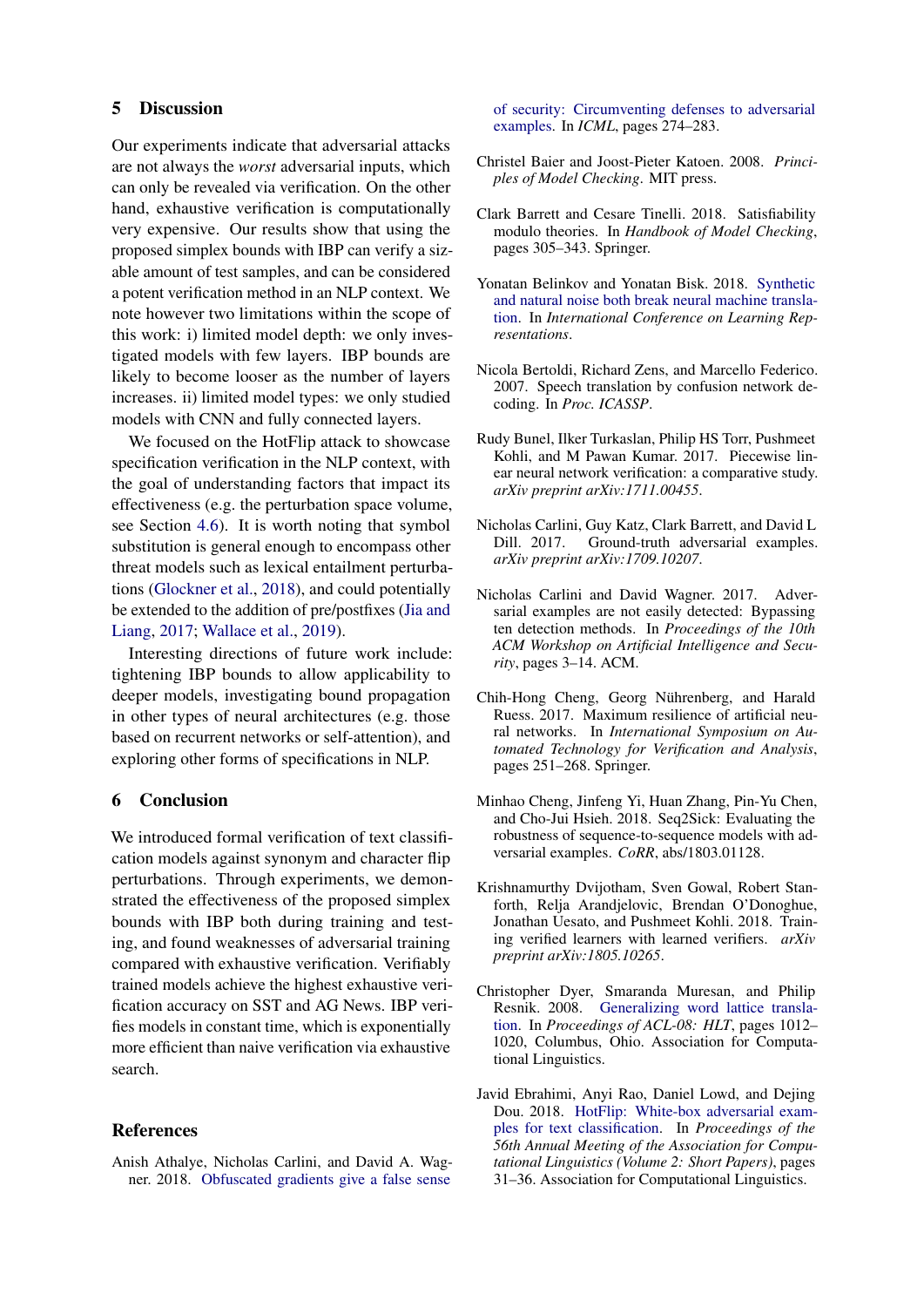- <span id="page-9-2"></span>Allyson Ettinger, Sudha Rao, Hal Daumé III, and Emily M. Bender. 2017. Towards linguistically generalizable NLP systems: A workshop and shared task. In *Proceedings of the First Workshop on Building Linguistically Generalizable NLP Systems*.
- <span id="page-9-14"></span>Juri Ganitkevitch, Benjamin Van Durme, and Chris Callison-Burch. 2013. [PPDB: The paraphrase](https://www.aclweb.org/anthology/N13-1092) [database.](https://www.aclweb.org/anthology/N13-1092) In *Proceedings of the 2013 Conference of the North American Chapter of the Association for Computational Linguistics: Human Language Technologies*, pages 758–764, Atlanta, Georgia. Association for Computational Linguistics.
- <span id="page-9-18"></span>Max Glockner, Vered Shwartz, and Yoav Goldberg. 2018. [Breaking NLI systems with sentences that re](https://doi.org/10.18653/v1/P18-2103)[quire simple lexical inferences.](https://doi.org/10.18653/v1/P18-2103) In *Proceedings of the 56th Annual Meeting of the Association for Computational Linguistics (Volume 2: Short Papers)*, pages 650–655, Melbourne, Australia. Association for Computational Linguistics.
- <span id="page-9-8"></span>Ian J Goodfellow, Jonathon Shlens, and Christian Szegedy. 2014. Explaining and harnessing adversarial examples. *arXiv preprint arXiv:1412.6572*.
- <span id="page-9-6"></span>Sven Gowal, Krishnamurthy Dvijotham, Robert Stanforth, Rudy Bunel, Chongli Qin, Jonathan Uesato, Relja Arandjelovic, Timothy A. Mann, and Pushmeet Kohli. 2018. [On the effectiveness of inter](http://arxiv.org/abs/1810.12715)[val bound propagation for training verifiably robust](http://arxiv.org/abs/1810.12715) [models.](http://arxiv.org/abs/1810.12715) *CoRR*, abs/1810.12715.
- <span id="page-9-15"></span>Matthew Honnibal and Ines Montani. 2017. spaCy 2: Natural language understanding with Bloom embeddings, convolutional neural networks and incremental parsing. To appear.
- <span id="page-9-3"></span>Mohit Iyyer, John Wieting, Kevin Gimpel, and Luke Zettlemoyer. 2018. [Adversarial example generation](https://doi.org/10.18653/v1/N18-1170) [with syntactically controlled paraphrase networks.](https://doi.org/10.18653/v1/N18-1170) In *Proceedings of the 2018 Conference of the North American Chapter of the Association for Computational Linguistics: Human Language Technologies, Volume 1 (Long Papers)*, pages 1875–1885, New Orleans, Louisiana. Association for Computational Linguistics.
- <span id="page-9-1"></span>Robin Jia and Percy Liang. 2017. Adversarial examples for evaluating reading comprehension systems. In *Empirical Methods in Natural Language Processing (EMNLP)*.
- <span id="page-9-5"></span>Guy Katz, Clark Barrett, David L Dill, Kyle Julian, and Mykel J Kochenderfer. 2017. Reluplex: An efficient SMT solver for verifying deep neural networks. In *International Conference on Computer Aided Verification*, pages 97–117. Springer.
- <span id="page-9-20"></span>Diederik P. Kingma and Jimmy Ba. 2015. Adam: A method for stochastic optimization. *International Conference on Learning Representations*.
- <span id="page-9-0"></span>Alexey Kurakin, Ian Goodfellow, and Samy Bengio. 2016. Adversarial examples in the physical world. *arXiv preprint arXiv:1607.02533*.
- <span id="page-9-4"></span>Yitong Li, Trevor Cohn, and Timothy Baldwin. 2017. Robust training under linguistic adversity. In *Proceedings of the 15th Conference of the European Chapter of the Association for Computational Linguistics: Volume 2, Short Papers*, pages 21–27.
- <span id="page-9-10"></span>Xunying Liu, Xie Chen, Yongqiang Wang, Mark J. F. Gales, and Philip C. Woodland. 2016. Two efficient lattice rescoring methods using recurrent neural network language models. *IEEE/ACM Trans. Audio, Speech & Language Processing*, 24(8):1438–1449.
- <span id="page-9-13"></span>Aleksander Madry, Aleksandar Makelov, Ludwig Schmidt, Dimitris Tsipras, and Adrian Vladu. 2018. [Towards deep learning models resistant to adversar](https://openreview.net/forum?id=rJzIBfZAb)[ial attacks.](https://openreview.net/forum?id=rJzIBfZAb) In *International Conference on Learning Representations*.
- <span id="page-9-17"></span>George A. Miller. 1995. WordNet: A lexical database for English. *Commun. ACM*, 38(11):39–41.
- <span id="page-9-7"></span>Matthew Mirman, Timon Gehr, and Martin Vechev. 2018. Differentiable abstract interpretation for provably robust neural networks. In *Proceedings of the 35th International Conference on Machine Learning*, volume 80, pages 3578–3586.
- <span id="page-9-16"></span>Nikola Mrkšić, Diarmuid Ó Séaghdha, Blaise Thomson, Milica Gašić, Lina M. Rojas-Barahona, Pei-Hao Su, David Vandyke, Tsung-Hsien Wen, and Steve Young. 2016. [Counter-fitting word vectors to](https://doi.org/10.18653/v1/N16-1018) [linguistic constraints.](https://doi.org/10.18653/v1/N16-1018) In *Proceedings of the 2016 Conference of the North American Chapter of the Association for Computational Linguistics: Human Language Technologies*, pages 142–148, San Diego, California. Association for Computational Linguistics.
- <span id="page-9-11"></span>Takashi Onishi, Masao Utiyama, and Eiichiro Sumita. 2010. [Paraphrase lattice for statistical machine](https://www.aclweb.org/anthology/P10-2001) [translation.](https://www.aclweb.org/anthology/P10-2001) In *Proceedings of the ACL 2010 Conference Short Papers*, pages 1–5, Uppsala, Sweden. Association for Computational Linguistics.
- <span id="page-9-19"></span>Jeffrey Pennington, Richard Socher, and Christopher Manning. 2014. [GloVe: Global vectors for word rep](https://doi.org/10.3115/v1/D14-1162)[resentation.](https://doi.org/10.3115/v1/D14-1162) In *Proceedings of the 2014 Conference on Empirical Methods in Natural Language Processing (EMNLP)*, pages 1532–1543. Association for Computational Linguistics.
- <span id="page-9-12"></span>Matthew Peters, Mark Neumann, Mohit Iyyer, Matt Gardner, Christopher Clark, Kenton Lee, and Luke Zettlemoyer. 2018. [Deep contextualized word rep](https://doi.org/10.18653/v1/N18-1202)[resentations.](https://doi.org/10.18653/v1/N18-1202) In *Proceedings of the 2018 Conference of the North American Chapter of the Association for Computational Linguistics: Human Language Technologies, Volume 1 (Long Papers)*, pages 2227–2237, New Orleans, Louisiana. Association for Computational Linguistics.
- <span id="page-9-9"></span>Aditi Raghunathan, Jacob Steinhardt, and Percy Liang. 2018. Certified defenses against adversarial examples. In *International Conference on Learning Representations*.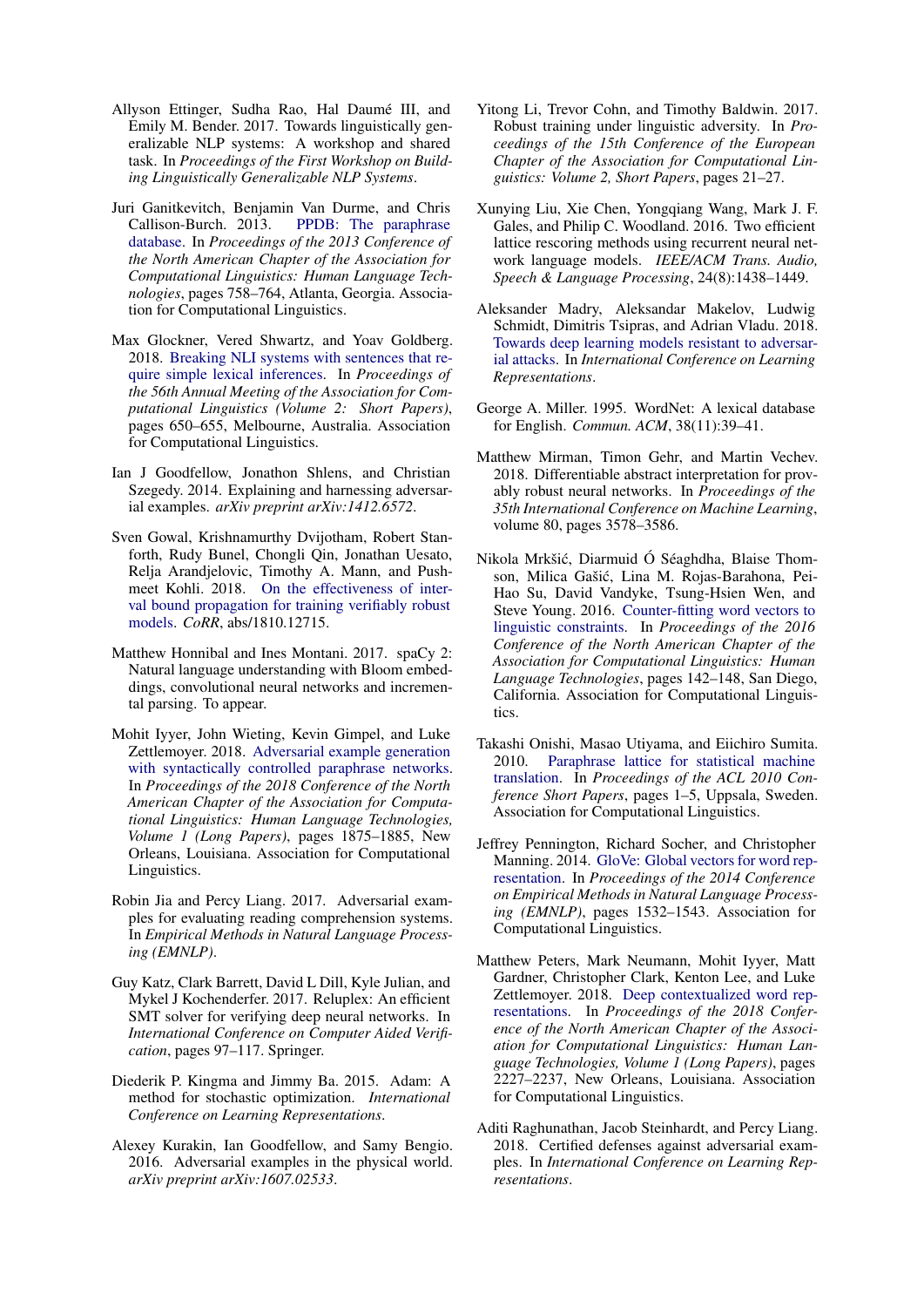- <span id="page-10-1"></span>Marco Tulio Ribeiro, Sameer Singh, and Carlos Guestrin. 2018. [Semantically equivalent adversar](http://aclweb.org/anthology/P18-1079)[ial rules for debugging NLP models.](http://aclweb.org/anthology/P18-1079) In *Proceedings of the 56th Annual Meeting of the Association for Computational Linguistics (Volume 1: Long Papers)*, pages 856–865. Association for Computational Linguistics.
- <span id="page-10-9"></span>Dinghan Shen, Guoyin Wang, Wenlin Wang, Martin Renqiang Min, Qinliang Su, Yizhe Zhang, Chunyuan Li, Ricardo Henao, and Lawrence Carin. 2018. [Baseline needs more love: On simple](https://doi.org/10.18653/v1/P18-1041) [word-embedding-based models and associated pool](https://doi.org/10.18653/v1/P18-1041)[ing mechanisms.](https://doi.org/10.18653/v1/P18-1041) In *Proceedings of the 56th Annual Meeting of the Association for Computational Linguistics (Volume 1: Long Papers)*, pages 440– 450, Melbourne, Australia. Association for Computational Linguistics.
- <span id="page-10-3"></span>Richard Socher, Alex Perelygin, Jean Wu, Jason Chuang, Christopher D. Manning, Andrew Ng, and Christopher Potts. 2013. [Recursive deep models](http://aclweb.org/anthology/D13-1170) [for semantic compositionality over a sentiment tree](http://aclweb.org/anthology/D13-1170)[bank.](http://aclweb.org/anthology/D13-1170) In *Proceedings of the 2013 Conference on Empirical Methods in Natural Language Processing*, pages 1631–1642. Association for Computational Linguistics.
- <span id="page-10-0"></span>Christian Szegedy, Wojciech Zaremba, Ilya Sutskever, Joan Bruna, Dumitru Erhan, Ian Goodfellow, and Rob Fergus. 2013. Intriguing properties of neural networks. *arXiv preprint arXiv:1312.6199*.
- <span id="page-10-11"></span>Dimitris Tsipras, Shibani Santurkar, Logan Engstrom, Alexander Turner, and Aleksander Madry. 2019. Robustness may be at odds with accuracy. In *International Conference on Learning Representations*.
- <span id="page-10-2"></span>Jonathan Uesato, Brendan O'Donoghue, Pushmeet Kohli, and Aron van den Oord. 2018. [Adversarial](http://proceedings.mlr.press/v80/uesato18a.html) [risk and the dangers of evaluating against weak at](http://proceedings.mlr.press/v80/uesato18a.html)[tacks.](http://proceedings.mlr.press/v80/uesato18a.html) In *ICML*, pages 5032–5041.
- <span id="page-10-10"></span>Eric Wallace, Shi Feng, Nikhil Kandpal, Matt Gardner, and Sameer Singh. 2019. Universal trigger sequences for attacking and analyzing NLP. In *Empirical Methods in Natural Language Processing (EMNLP)*.
- <span id="page-10-5"></span>Chenglong Wang, Rudy Bunel, Krishnamurthy Dvijotham, Po-Sen Huang, Edward Grefenstette, and Pushmeet Kohli. 2019. Knowing when to stop: Evaluation and verification of conformity to output-size specifications. In *The IEEE Conference on Computer Vision and Pattern Recognition (CVPR)*.
- <span id="page-10-8"></span>Shiqi Wang, Kexin Pei, Justin Whitehouse, Junfeng Yang, and Suman Jana. 2018. [Formal security](https://www.usenix.org/conference/usenixsecurity18/presentation/wang-shiqi) [analysis of neural networks using symbolic inter](https://www.usenix.org/conference/usenixsecurity18/presentation/wang-shiqi)[vals.](https://www.usenix.org/conference/usenixsecurity18/presentation/wang-shiqi) In *27th USENIX Security Symposium (USENIX Security 18)*, pages 1599–1614, Baltimore, MD. USENIX Association.
- <span id="page-10-6"></span>Lily Weng, Huan Zhang, Hongge Chen, Zhao Song, Cho-Jui Hsieh, Luca Daniel, Duane Boning, and Inderjit Dhillon. 2018. [Towards fast computation of](http://proceedings.mlr.press/v80/weng18a.html)

[certified robustness for ReLU networks.](http://proceedings.mlr.press/v80/weng18a.html) In *Proceedings of the 35th International Conference on Machine Learning*, volume 80 of *Proceedings of Machine Learning Research*, pages 5276–5285. PMLR.

- <span id="page-10-7"></span>Eric Wong and Zico Kolter. 2018. Provable defenses against adversarial examples via the convex outer adversarial polytope. In *International Conference on Machine Learning*, pages 5283–5292.
- <span id="page-10-4"></span>Xiang Zhang, Junbo Zhao, and Yann LeCun. 2015. Character-level convolutional networks for text classification. In *Advances in Neural Information Processing Systems*, pages 649–657.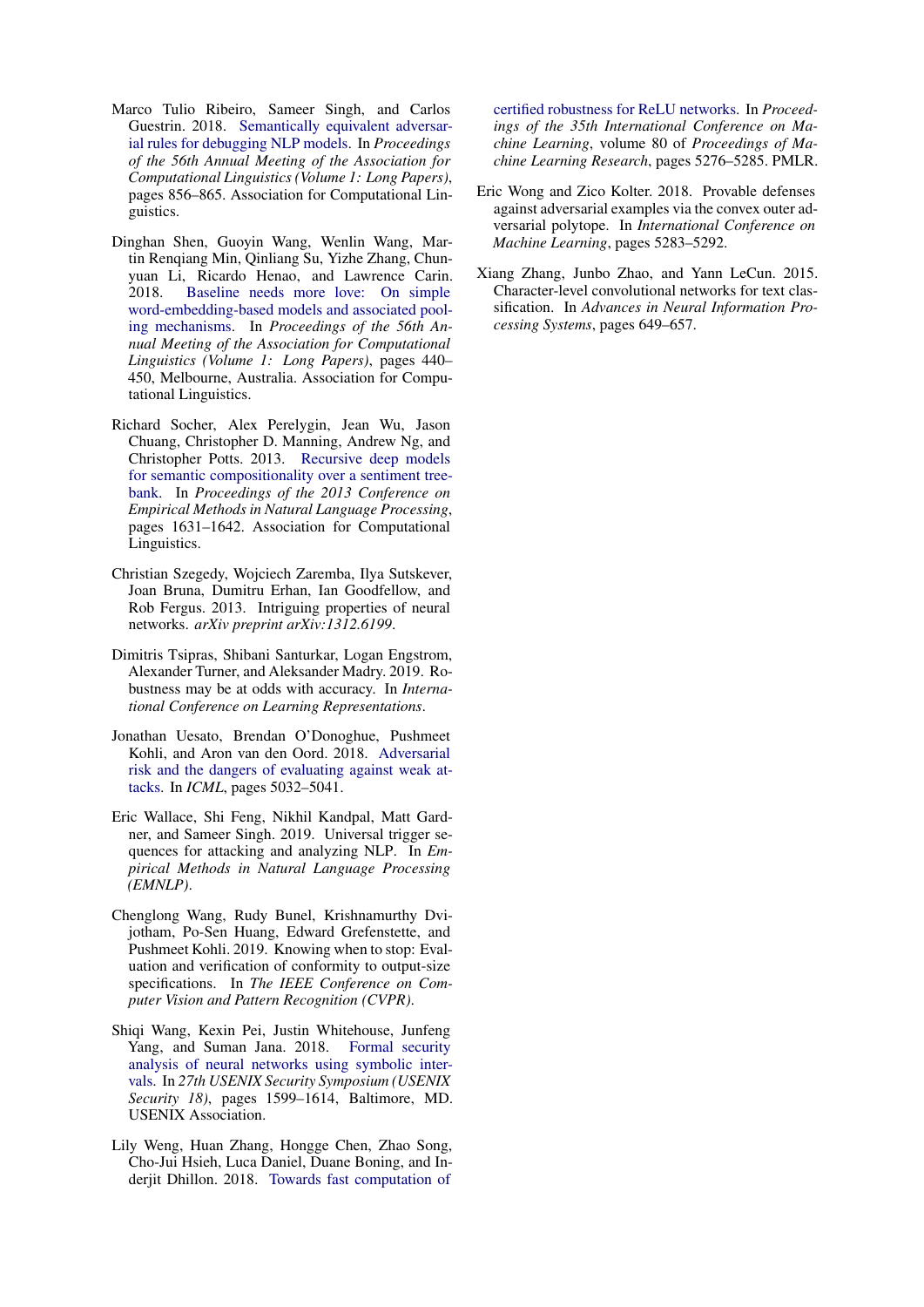# A Experimental Setup

# A.1 Dataset Statistics

The SST dataset consists of 67,349 training, 872 validation, and 1,821 test samples with binary sentiment annotations. The AG News contains 120,000 training and 7,600 test samples with 4 classes.

# A.2 Detailed Setup

We select model architectures to achieve a reasonable tradeoff [\(Tsipras et al.,](#page-10-11) [2019\)](#page-10-11) between nominal accuracy and robust accuracy using the validation set. In the SST word-level experiments, we use a 1-layer convolutional network with 100 kernels of width 5, followed by a ReLU, an average pool, and a linear layer. We use pre-trained 300 dimensional GloVe embeddings [\(Pennington et al.,](#page-9-19) [2014\)](#page-9-19), and use counter-fitted embeddings (Mrkšić [et al.,](#page-9-16) [2016\)](#page-9-16) in Section [4.6.](#page-7-2) The pre-trained word embeddings are fixed during training. In the SST character-level experiments, we use a 1-layer convolutional network with 100 kernels of width 5, followed by a ReLU, an average pool, followed by a linear layer. We set the character embedding dimension to 150, randomly initialise them, and fine-tune the embeddings during training. In the AG News character-level experiments, we follow the setup in [Zhang et al.](#page-10-4) [\(2015\)](#page-10-4) using lower-case letters only and truncate the character sequences to have at most 300 characters during training. We use a 1-layer convolutional network with 100 kernels of width 10, followed by a ReLU, an average pool, and two fully-connected layers with 100 hidden units, followed by a linear layer. We set the character embedding dimension to 150, randomly initialise them, and fine-tune the embeddings during training. Note since the proposed technique is efficient, we can scale up to deeper networks for better nominal accuracy at the cost of verified accuracy, as the bounds become looser.

We use Adam [\(Kingma and Ba,](#page-9-20) [2015\)](#page-9-20) as our optimisation method, perform early stopping, and tune our hyperparameters (learning rate, loss ratio  $\kappa$ ) on the validation set.

# B Additional Experimental Results and **Discussion**

# B.1 Ease of Verification (Computation of True Robustness)

For every training method, we can compute the true robustness using exhaustive verification. However, this oracle is extremely computationally expensive (especially in character-level perturbations). On the other hand, verification via IBP provides a lower bound on the worst-case results, but this is generally loose for arbitrary networks. IBP-verifiable training succeeds in tightening these bounds and results in much improved rates of IBP-verification at test time, compared to all other training methods. We furthermore can observe that models trained to become verifiable (with IBP training objective) achieve better adversarial accuracy and exhaustively verified accuracy, with a small (or no) deterioration in nominal accuracy compared to normal training.

### B.2 SST Word Embeddings Comparison

In Figures [5](#page-12-0) and [6,](#page-12-1) we show the experimental results of different models and metrics using GloVe and counter-fitted embeddings, respectively.

# B.3 AG News

In Figure [7,](#page-13-0) we compare normal training, adversarial training, data augmentation, and verifiable training models with four metrics under various perturbation budgets on the AG News dataset at the character level. In Figure [7d,](#page-13-0) our verifiable trained model achieves not only the strongest adversarial and oracle accuracy, but achieves very tight bounds with respect to the oracle results. Note IBP verification only requires 2 forward passes to verify any examples, whereas oracle evaluation (exhaustive search) uses up to 260,282 forward passes for examining a single example at  $\delta = 2$ .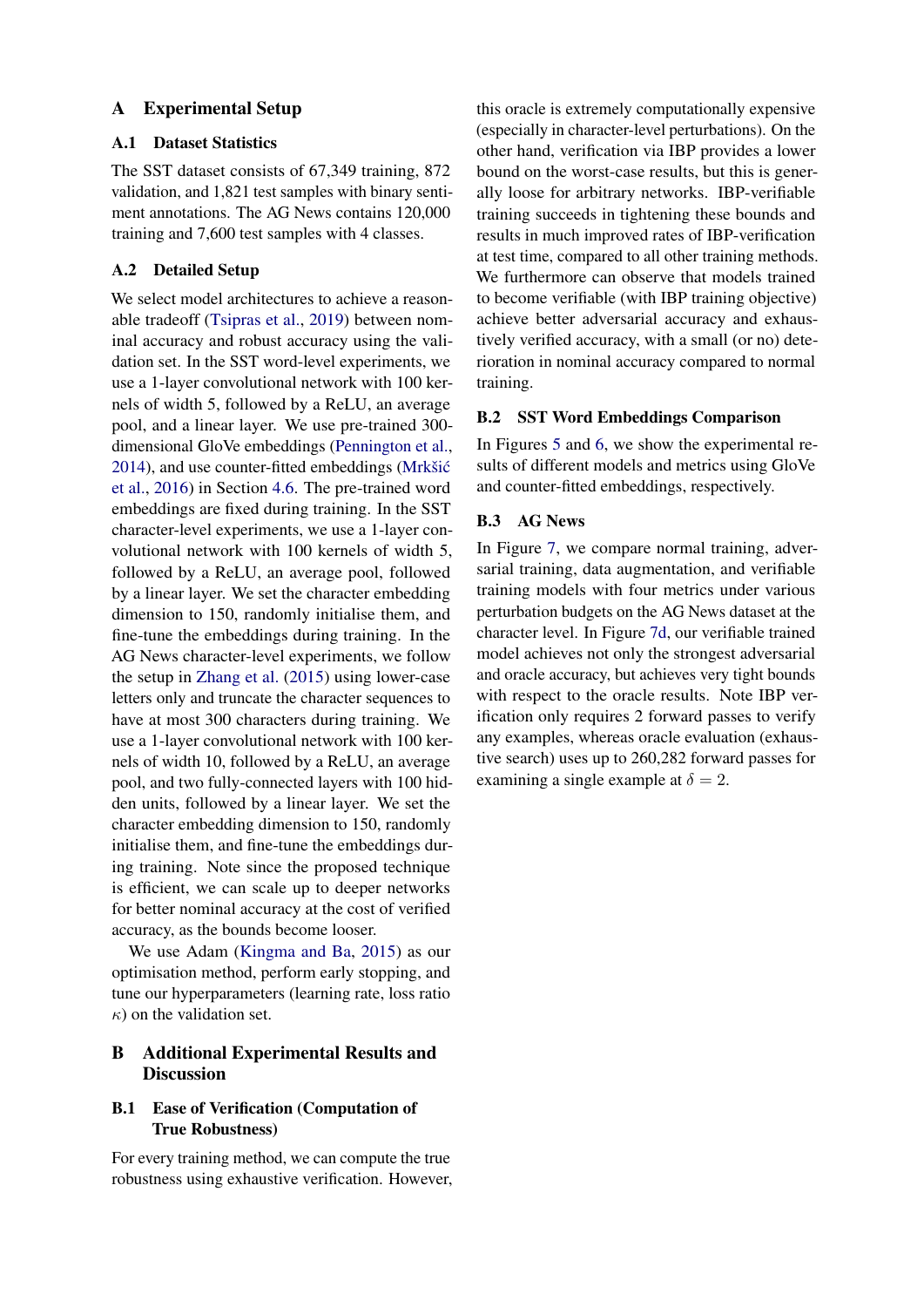<span id="page-12-0"></span>

Figure 5: SST word-level models with different training objectives (trained at δ=3) using *GloVe* embeddings against different perturbation budgets in nominal accuracy, adversarial accuracy, exhaustively verified accuracy (Oracle), and IBP verified accuracy. Note that exhaustive verification is not scalable to perturbation budget 6 and beyond.

<span id="page-12-1"></span>

Figure 6: SST word-level models (trained at δ=3) using *counter-fitted* embeddings against different perturbation budgets in nominal accuracy, adversarial accuracy, exhaustively verified accuracy (Oracle), and IBP verified accuracy. Note that exhaustive verification is not scalable to perturbation budget 6 and beyond.